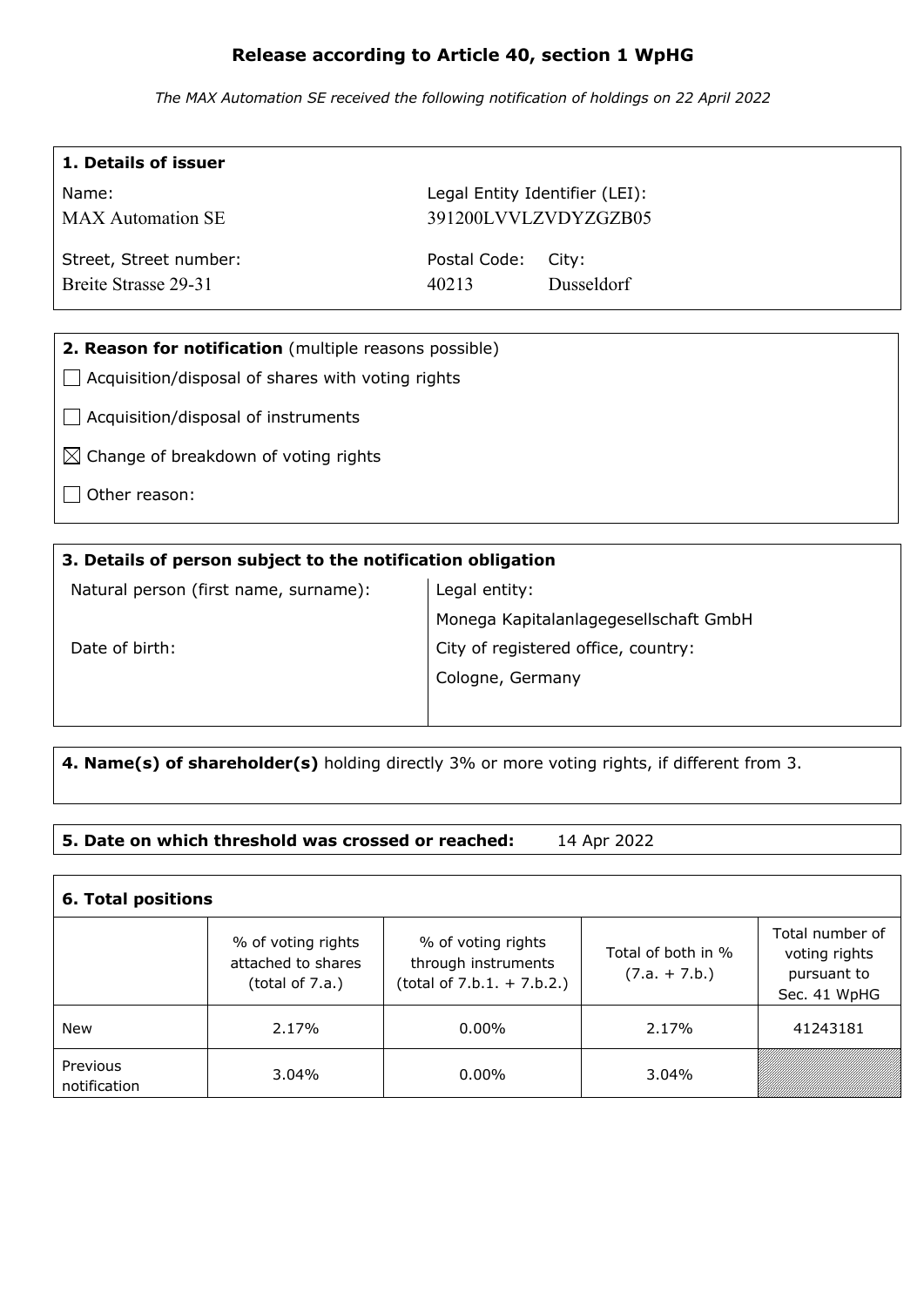| 7. Details on total positions                          |                             |                            |                                 |                            |  |
|--------------------------------------------------------|-----------------------------|----------------------------|---------------------------------|----------------------------|--|
| a. Voting rights attached to shares (Sec. 33, 34 WpHG) |                             |                            |                                 |                            |  |
|                                                        | Absolute                    |                            | In $%$                          |                            |  |
| <b>ISIN</b>                                            | Direct<br>(Sec. 33<br>WpHG) | Indirect<br>(Sec. 34 WpHG) | <b>Direct</b><br>(Sec. 33 WpHG) | Indirect<br>(Sec. 34 WpHG) |  |
| DE000A2DA588                                           | 0                           | 895348                     | $0.00\%$                        | 2.17%                      |  |
| <b>Total</b>                                           | 895348                      |                            | 2.17%                           |                            |  |

## **b.1. Instruments according to Sec. 38 (1) no. 1 WpHG** (please use annex in case of more than 3 instruments)

| Type of instrument | Expiration or<br>maturity date | Exercise or conversion<br>period | Voting rights<br>absolute | Voting rights in % |
|--------------------|--------------------------------|----------------------------------|---------------------------|--------------------|
|                    |                                |                                  |                           | $0.00\%$           |
|                    |                                | <b>Total</b>                     |                           | $0.00\%$           |

| <b>b.2. Instruments according to Sec. 38 (1) no. 2 WpHG</b> (please use annex in case of more than 3<br>instruments) |                                |                                     |                                |                           |                                   |
|----------------------------------------------------------------------------------------------------------------------|--------------------------------|-------------------------------------|--------------------------------|---------------------------|-----------------------------------|
| Type of instrument                                                                                                   | Expiration or<br>maturity date | Exercise or<br>conversion<br>period | Cash or physical<br>settlement | Voting rights<br>absolute | Voting rights in<br>$\frac{0}{0}$ |
|                                                                                                                      |                                |                                     |                                | 0                         | $0.00\%$                          |
|                                                                                                                      |                                |                                     | Total                          | O                         | $0.00\%$                          |

### **8. Information in relation to the person subject to the notification obligation (please tick the** applicable box)**:**

 $\boxtimes$  Person subject to the notification (3.) obligation is not controlled nor does it control any other undertaking(s) holding directly or indirectly an interest in the (underlying) issuer (1.).

 $\Box$  Full chain of controlled undertakings starting with the ultimate controlling natural person or legal entity (in case of more than four undertakings please always provide only to BaFin also an organizational chart):

| Name | % of voting rights<br>(if at least 3% or<br>more) | % of voting rights<br>through instruments<br>(if at least 5% or<br>more) | Total of both<br>(if at least 5% or more) |
|------|---------------------------------------------------|--------------------------------------------------------------------------|-------------------------------------------|
|      | $\%$                                              | $\frac{0}{0}$                                                            | $\frac{0}{0}$                             |